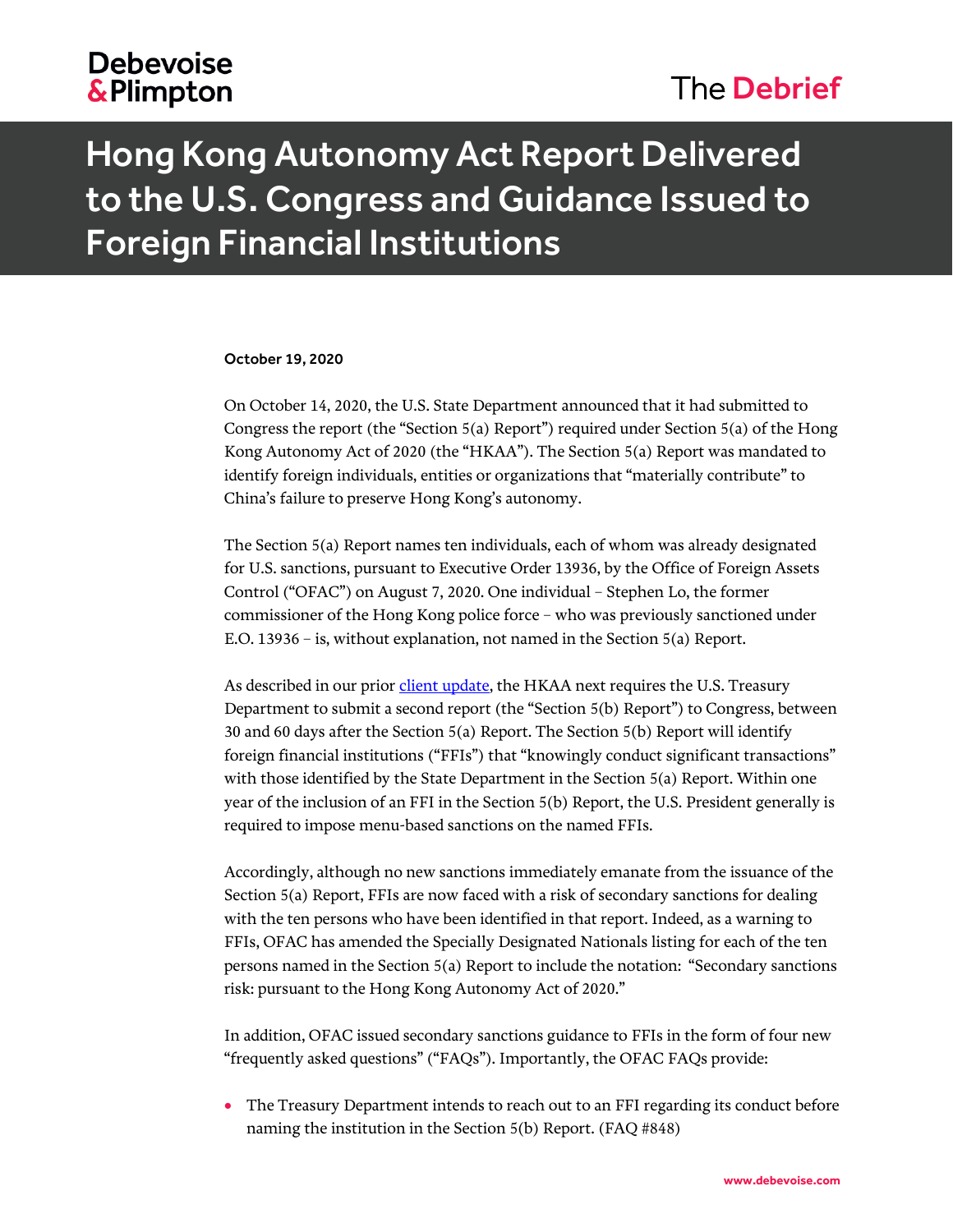### **Debevoise** & Plimpton

- Transactions over the next 30 days to wind down relationships with the ten individuals named in the Section 5(a) Report generally will not be considered significant. (FAQ #848)
- An FFI can avoid imposition of sanctions if the significant transactions of the FFI that merited its inclusion in the Section 5(b) Report: (1) do not have a significant and lasting negative effect that contravenes the obligations of China to Hong Kong's sovereignty; (2) are not likely to be repeated in the future; and (3) have been reversed or mitigated through "positive countermeasures taken by the FFI." (FAQ #849)
- Consistent with other secondary sanctions regimes, the Treasury Department may consider "the totality of the facts and circumstances" when determining whether transactions are "significant" for purposes of section 5(b) of the HKAA. A transaction will not, however, be considered significant if a U.S. person would not require a specific license from OFAC to conduct or participate in the transaction. (FAQ #850)
- A definition for the term "FFI," by cross-reference to a definition in the U.S. Bank Secrecy Act (31 U.S.C. § 5312(a)(2)), which definition includes: banks; securities broker-dealers; insurance companies; loan and finance companies; casinos; and a broad range of other types of institutions. (FAQ# 851)
- A definition for the term "knowingly" to mean "that a person has *actual knowledge* of the conduct, the circumstance, or the result." (emphasis added) (FAQ #851)

\* \* \*

Please do not hesitate to contact us with any questions.



**Satish M. Kini** Partner, Washington, D.C. +1 202 383 8190 smkini@debevoise.com



**Gareth Hughes** Partner, Hong Kong +852 2160 9808 ghughes@debevoise.com



**Philip Rohlik** Counsel, Shanghai +86 21 5047 1800 x218 +86 21 5047 0788 prohlik@debevoise.com